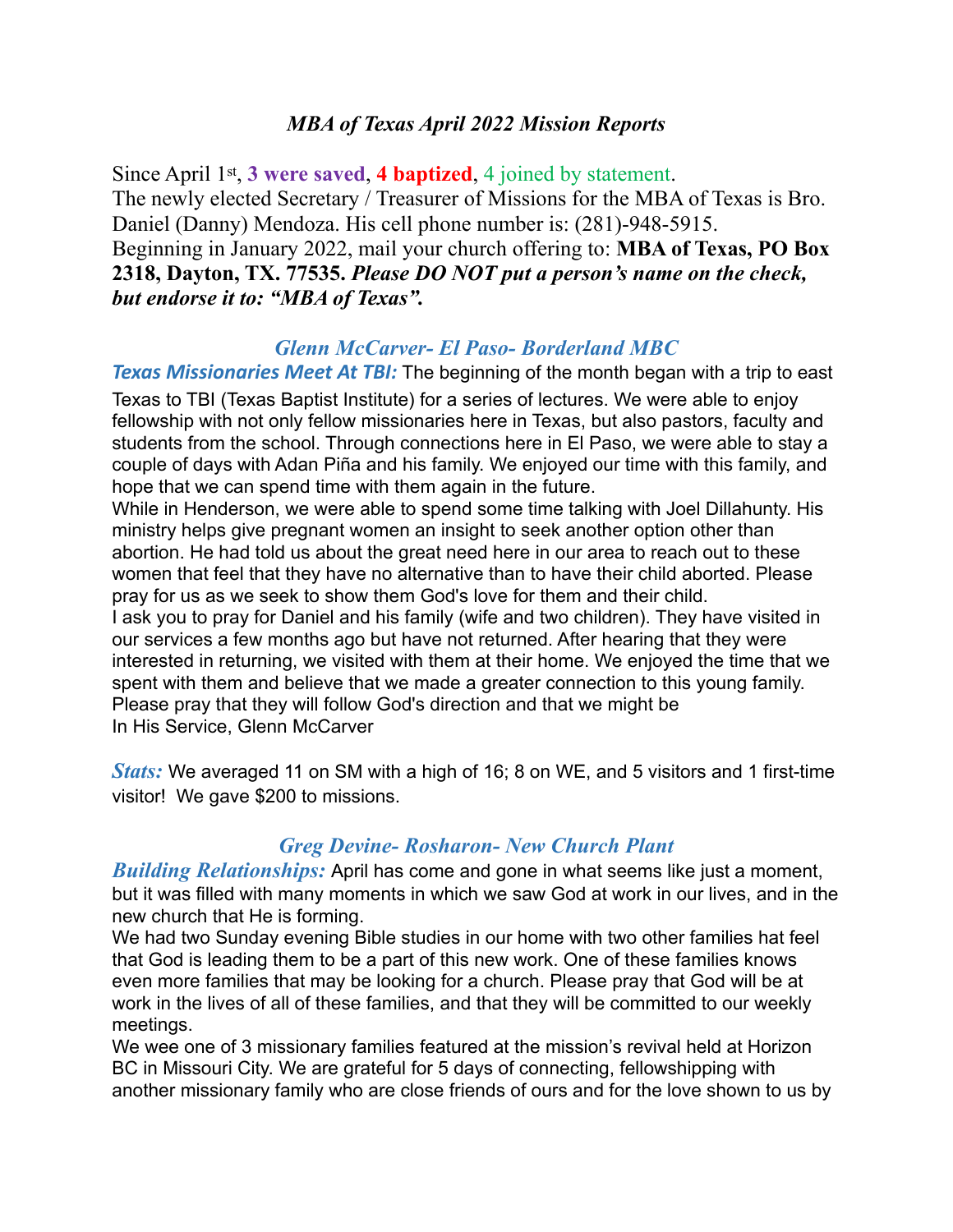Horizon and their Pastor, John Strader!

I have spent some significant time with my sending pastor studying the Word to present a church formation teaching seminar at Unity MBC that took place on April 30th. Amy has begun serving at the Pregnancy Help Center in Lake Jackson, and I will soon be starting a Men's ministry there.

Starting in May, I am scheduled to visit more churches to share the work and the vision. If you'd like for me to come to your church this summer, please contact us at (979) 265-0422, or email: [gdevine104@mail.com.](mailto:gdevine104@mail.com)

Greg Devine

*Prayers & Guidance:* Pease pray for us as we consider our vehicle needs in this work for deputation, local ministry and networking.

# *Victor Rice- San Antonio- Shiloh MBC*

*Great Month!* We again are praising God for another great month of blessings. The Lord blessed as we had 3 men being baptized, (they came forward last month), and a young lady that came on a Wednesday night came forward and accepted Jesus as her Savior and wanted to be baptized on Sunday as well, but because she was hiding from an abusive relationship she disappeared and we weren't able to baptize her, please pray for her. We are thankful for Faith MBC in San Antonio for letting us use their baptistery.

The following Sunday we had a high of 33, with a man coming forward to rededicate his life to the Lord.

I thank the Lord for blessing my wife and I with 28 years of marriage and we were able to spend a couple days together in Fredrick burg and Sequin.

I want to thank the Lord for the prayers and the churches supporting Shiloh along with my recovery as I am in physical therapy.

We are thankful that our Building Fund, which many have been led to contribute to, is at \$17,465.00

Just a note our church mailbox has been broken into a couple weeks ago and has not been fix by the post office. If you have sent anything please let me know.

Thank you

Brother Rice

*Stats:* We averaged 21 in SS; **38 in MW**, 22 in EW, and 22 on WE. Our offering was \$3,467.00 and \$300.00 given to missions. Building fund is \$17,465.00

## *David Smith- Mansfield- Lifeline BC*

*2 SAVED, 46 Attending on Easter Sunday:* While counseling a young couple for marriage, the salvation question came up. Both wanted to be saved and asked Christ to save them! They attended church and we are praying for the chance to disciple them! It was a MAJOR blessing to see this high number in our services and we are picking up momentum in our attendance and first-time guests. We had 11 first-time quests in the month of April!

*Summer VBS*: We are planning for a summer 2022 VBS and our sending church,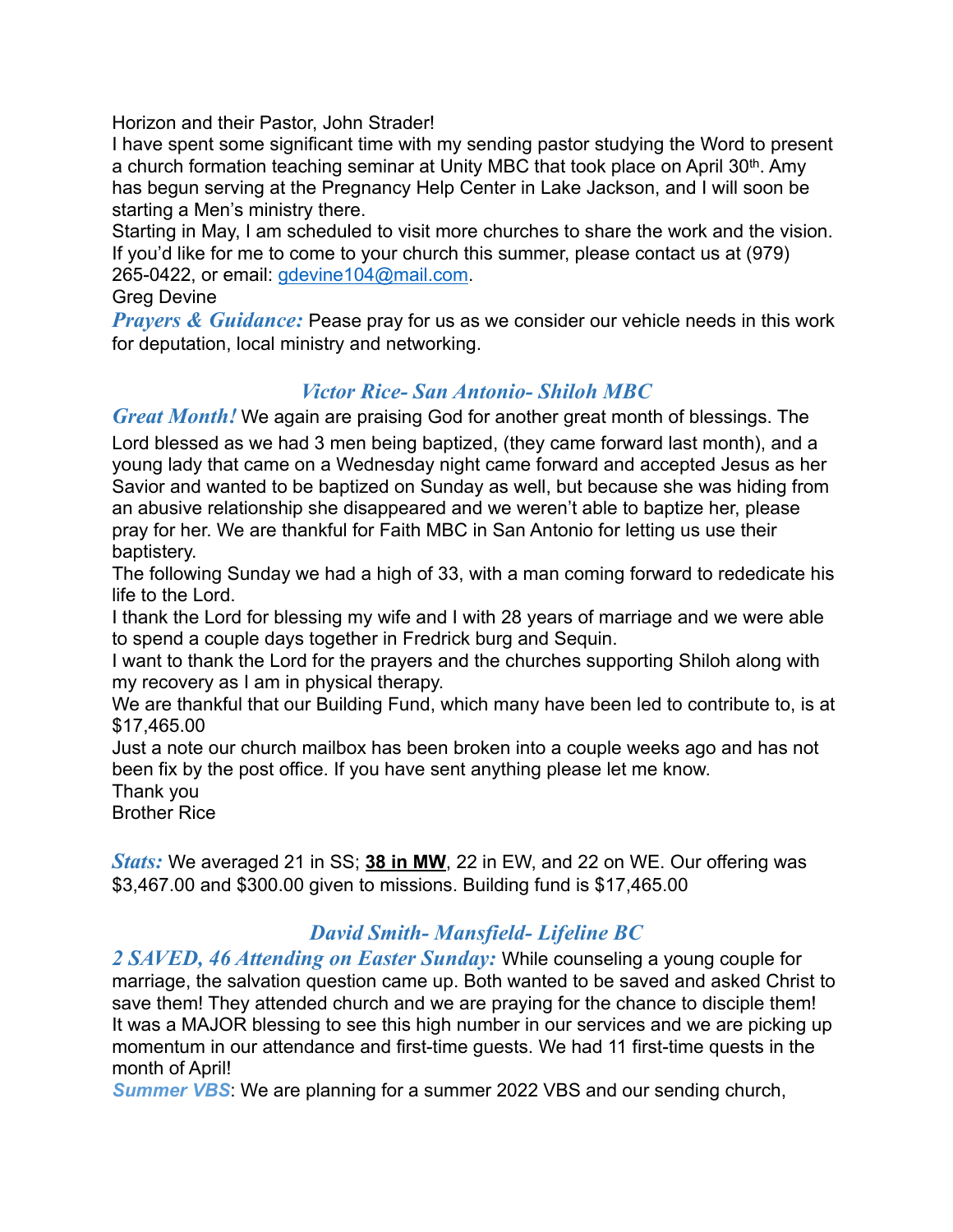Quaker Ave in Lubbock, will be sending helpers for this event! I am currently conducting two discipleship studies, and held three morning devotionals at local businesses. We are averaging around 12 individuals for Wednesday night Zoom Bible Studies.

*Bangladesh Missions*: Bro. Robert Baidya is a faith missionary to Bangladesh, sent out by Lifeline BC. He reports about souls saved and has picked up 100 Bibles to distribute, as well as a water cooler for the extreme heat in Bangladesh. Please consider sending funds for his support!

*Stats:* We had **0 baptized**, with **2 saved**, and **0 joining by statement**. We averaged 31 in MW, and 12 in Small groups. Our offering was \$5,589.31 with \$250 given to missions and \$725 paid on rent. Lifeline paid pastor \$450, and sent to Bangladesh missions \$800.

## *Larry Watson- Rockdale- Landmark MBC*

*Resurrection Sunday:* This month seems to have flown by! We had a great Easter Sunday service and fellowship time following it. A young mother visited with her baby, we have been faithfully praying for her for a long time. It was wonderful to have her join us in the morning service. We have also had repeat visitors, and 4 first-time visitors this month!

*Family Joins:* The last Sunday of the moth a family that has been visiting for awhile came forward to join the church by letter! We are excited to have them and know they're ready to serve the Lord!

Thank you for all your prayers and support!

. Please remember my mother, Jo Watson as she just battles cancer!

*Stats:* We averaged 11 in SS; 16 in MW; 11 in EW; and 10 on WE. Given to Missions: \$418.72; Offerings \$2687.10.

### *Joe Bozarth- Conroe- Fellowship BC*

*Steady:*. We had a great 'Singsperation' on April 9<sup>th</sup>! There were several churches in attendance and we praised and worshipped the Lord in Song and Prayer together for over two hours!

Plans have begun with the Ladies' Aux for our VBS this summer. Please pray for us as we undertake this important event! The youth are making plans for the 5<sup>th</sup> Sunday service in May, as well as heading to Church Camp in July!

We had a few visitors and one repeat visitor. We are praying for God's blessings! *Stats:* We averaged 21 in SS; 22 in MW; 10 in EW; and 8 on WE. Our offering was \$6,482.04 with \$673.20 given to missions.

## *Steven Haney- Lubbock- Texas Tech MBSF Director*

*April Good For MBSF:* April was a good month for the MBSF as a whole, though we had students dealing with some hard stress from school and could use prayers. We had